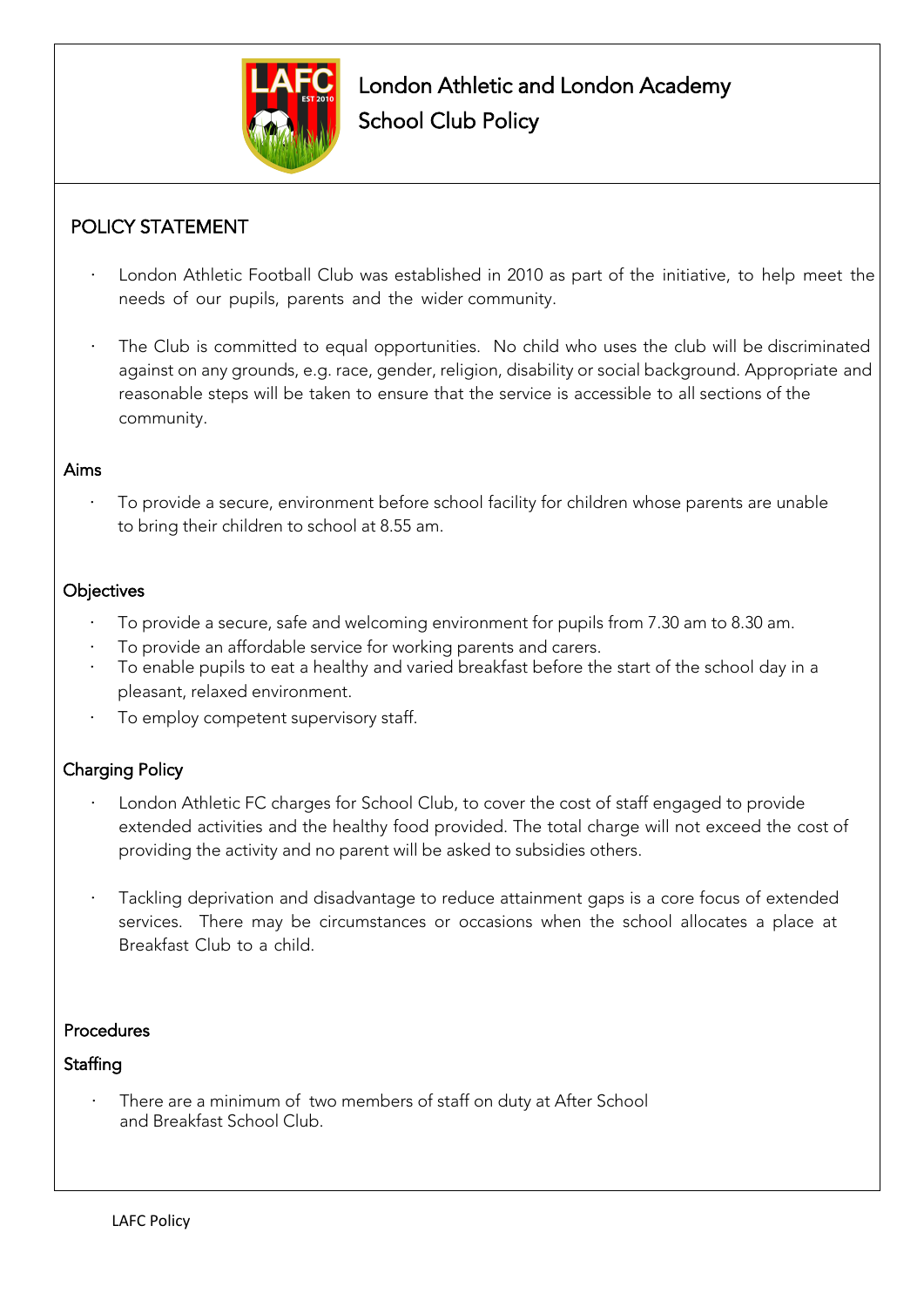The staff at After School and Breakfast School Club have undergone all the necessary safeguarding checks. All staff are committed to on-going training and development.

### Contingency Arrangements for Staff Absences and Emergencies

- · If a member of After School and Breakfast School Club staff is absent, cover will be
- · then be arranged. There are three members of school staff who may be called to cover at short notice.

### Booking Arrangements

- All parents/carers are required to complete a registration form passed via the school, for the following, address, x2 emergency numbers, persons allowed to collect, food allergies, medical info and ways to pay.
- The registration form will remain active for the duration of the child's time, but the need for a place at the club must be restated at the end of the academic year, in good time for the start of the next year.
- For each new academic year, priority for spaces will be given to existing club members, providing their intention to continue is made clear by the end of the outgoing academic year. At the start of the year, remaining places will be offered to all applicants on a first come first served basis.
- Casual places are available at any time during the year, providing spaces are available and a registration form has been filled in.
- Parents/carers wanting an occasional day must notify the club at least 24 hours in advance to check on availability of spaces.
- The After School and Breakfast School Club will endeavour to accommodate everyone as much as possible and as fairly as possible.
- The charge per session is from 7.30 am, breakfast club =  $£4.50$  a session, short stay after school club 3:00 - 4:00 = £4.50 a session, long stay 3:00 - 5:00 = £11 a session (includes a snack).
- Payment should be made on the day of attendance at School Club, or before. If possible, payment in advance for all the sessions must be made.
- It is expected that parents will not go into arrears and any arrears of more than two weeks will be referred to the SLT and Business manager. The parents/carers use of the club will be reviewed.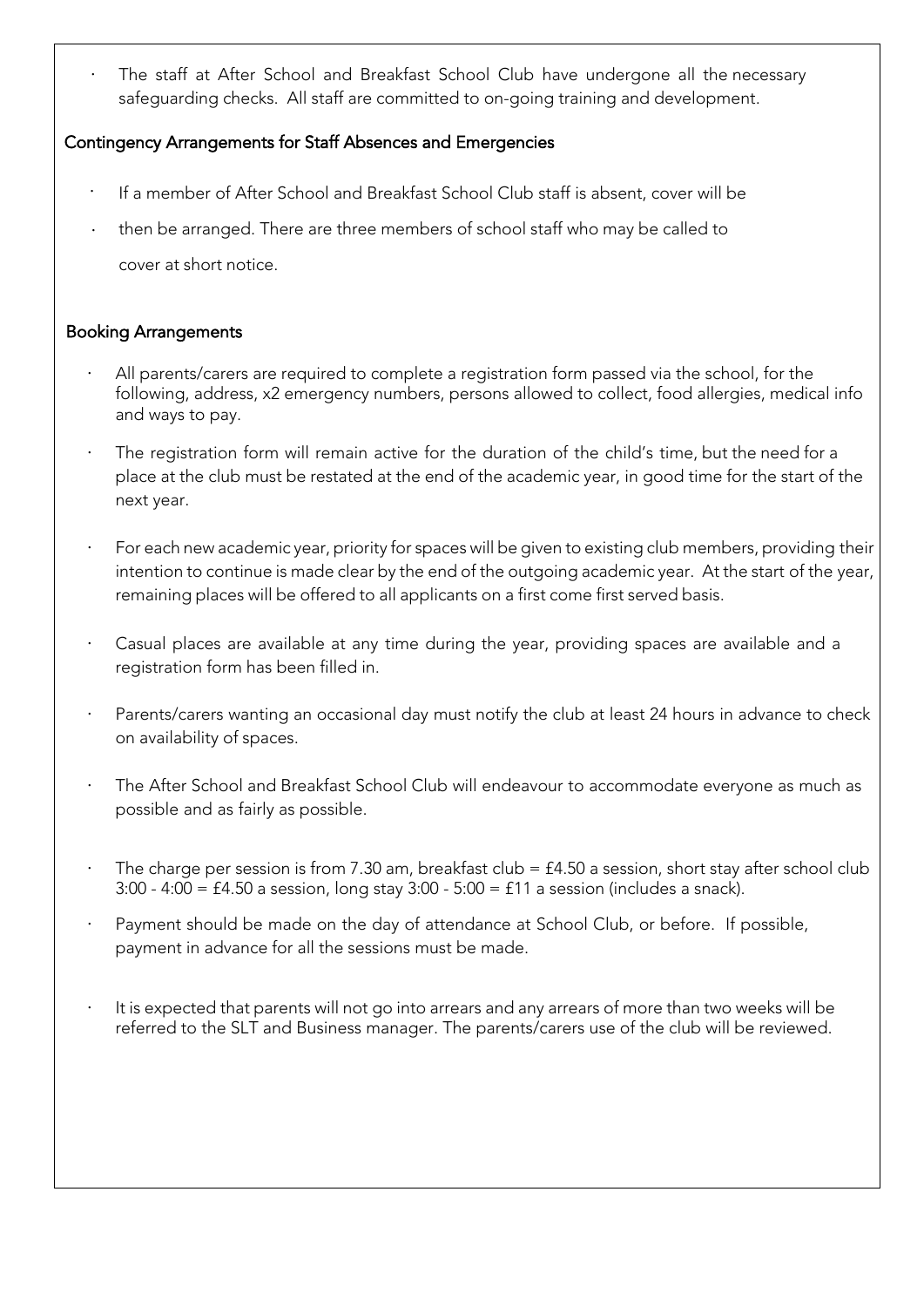# Use of Registers

- Children are registered as they enter the Hall.
- The After School and Breakfast School Club Manager retains the registers which are kept in the office.
- · In case of an emergency, all staff and children will evacuate the building. Staff will escort the children to the designated lining up area and the register taken.

### **Organisation**

- The After School and Breakfast School Club is open to all pupils from Reception to Year 6, from 7.30 am to 8.45am.
- It is held in the Hall where food is served and activities are organized, as well as the school playground
- Pupils are welcomed by the School Club staff who register the children. Younger children are assisted with their outer clothing and bags.
- · Children are asked what they would like to eat and drink. Breakfast and snacks, brown and white bread, a choice of breakfast cereals.
- We will endeavour to encourage the children in healthy lifestyle choices. With this in mind, we will provide the children with healthy options for breakfast.
- · Food is served at the table. Emphasis is placed on good table manners and behaviour throughout.
- Children are encouraged to have sufficient to drink to ensure adequate hydration at the start of the day.
- As each child finishes their breakfast, they are encouraged to clear away their own crockery and cutlery, placing items in the washing up box.
- · Warm water, liquid soap and anti-bacterial gel are available for the children and staff to clean their hands.
- Toilets are available in school, for use by staff and children.
- After their breakfast club, children may join another table where activities are laid out or choose to play or chat with friends.
- The preparation and serving of food finishes at 8.30 am prompt to enable staff to wash up and clear away in time for the start of school. Children arriving after this time who have not eaten at home will be fed, but from a reduced menu. Parents/carers should avoid causing this difficult situation if at all possible.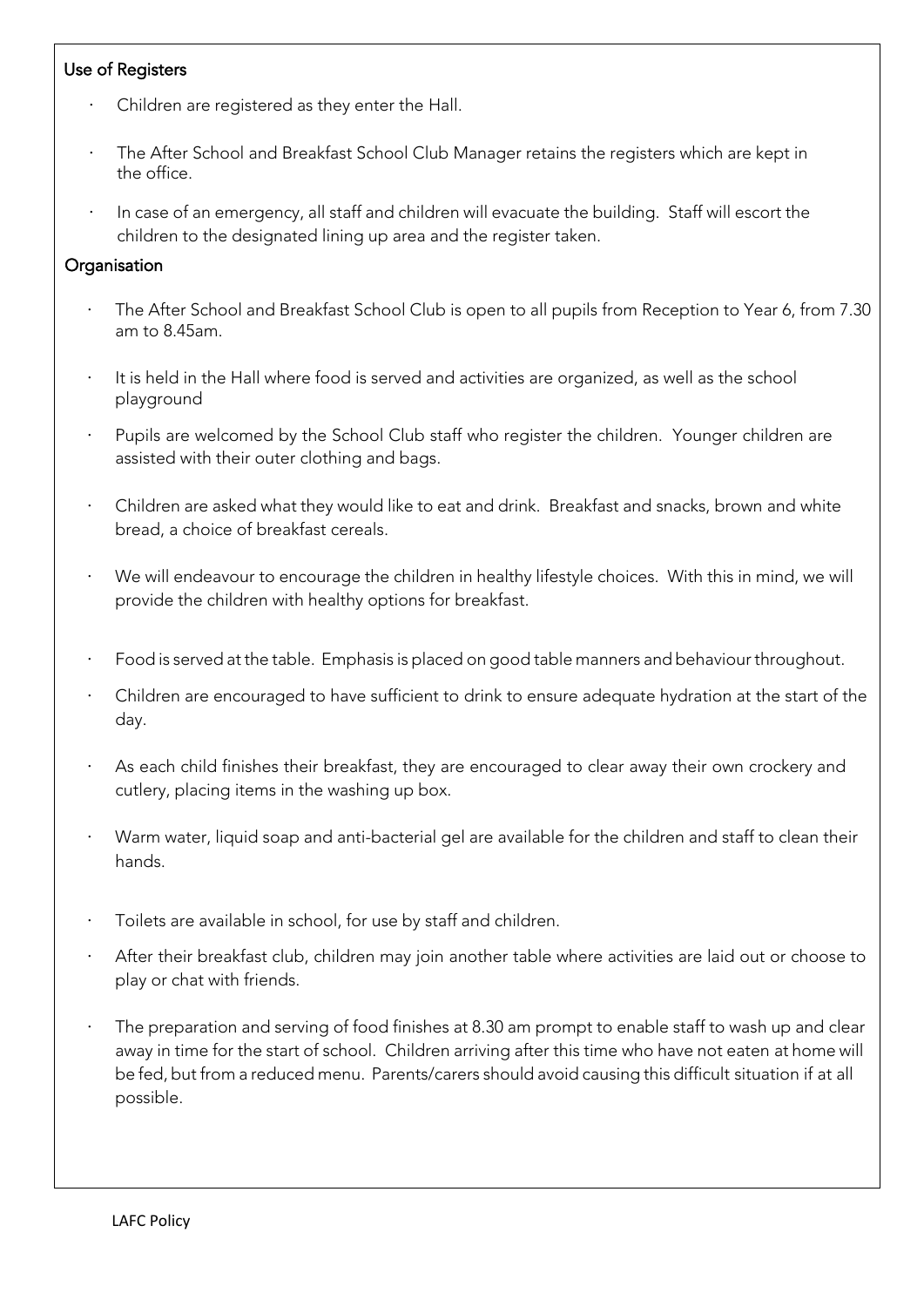- All activities are cleared away by staff and children by 8.40 am, so that the children may walk to their classrooms. The supervision of School Club children is handed over to other members of staff at that point.
- · The child's details, medical conditions, the parents' contact details, an additional emergency contact name, address and telephone number are kept in the school office.
- · The School Club Registration form also contains information about any special dietary requirements and any medical conditions and/or allergies. These are kept in the School Club file, together with the daily registers and records of payment.
- · The school telephone number is used by the Breakfast Club and our emergncey contact detail is Dean Storey on +44 7525 930701.

#### Resources

School Club resources are kept in the Hall Store. Team games are also organised and the School Club makes use of some school P.E. equipment.

### Communication with Parents

- · A brief, informal chat with parents bringing children to After School and Breakfast School Club is possible, although consideration of others should be given at this busy time.
- Any messages will be conveyed directly by parents via face 2 face, email or phone.
- Parents may make appointments with the School Club Manager or Head Teacher to discuss matters pertaining to School Club.

### Emergency Evacuation Procedure

· In line with existing school procedure.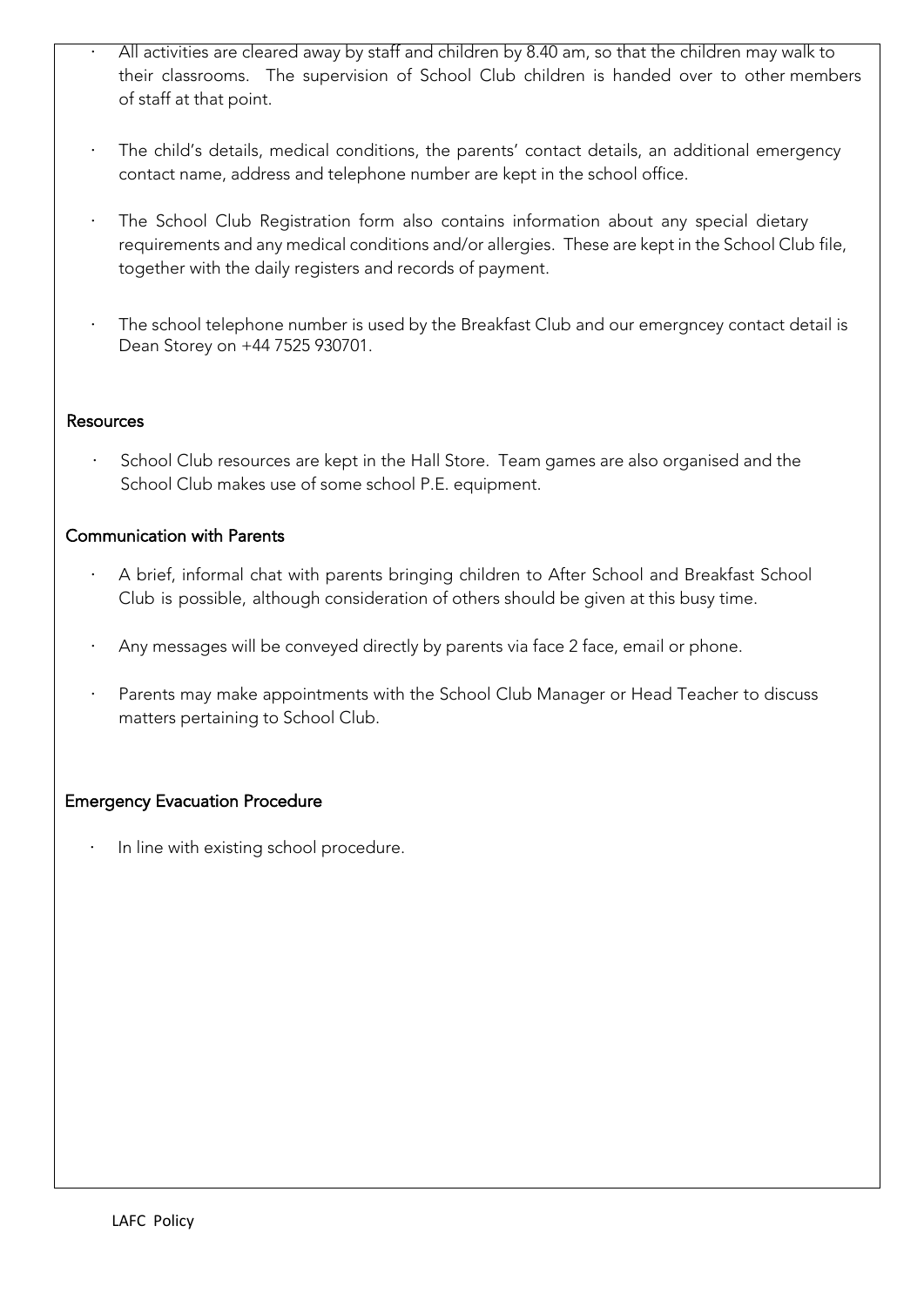#### Illness

· The club has the right to exclude any child with an infectious disease, for example, sickness and diarrhoea or impetigo, for a period of up to 48 hours or until the child is no longer infectious.

### Medication

The School Club Manager will only administer medication that has been prescribed by a doctor and where parental permission has been given in writing.

### First Aid

- · First aid will be administered in line with school procedures, with reference to the Health and Safety Policy.
- All of the After School and Breakfast School Club staff holds a current first aid qualification.

### Risk Assessment

A risk assessment is carried out for School Club on an annual basis. A copy is kept in the After School and Breakfast School Club file.

### Confidentiality of Documents

· Documents relating to After School and Breakfast School Club are treated as confidential.

### **Complaints**

All complaints notified verbally or in writing by a parent/carer of a child attending School Club will be initially investigated by the School Club Manager. SLT will be kept informed and will be involved in the final decision, in line with the school's complaints procedure.

| <b>Date Written</b> | <b>Written By</b> | <b>Ratified By</b> | <b>Review Date</b> |
|---------------------|-------------------|--------------------|--------------------|
| <b>July 2021</b>    | Dean Storey       |                    | <b>July 2022</b>   |
|                     |                   |                    |                    |
|                     |                   |                    |                    |
|                     |                   |                    |                    |
|                     |                   |                    |                    |